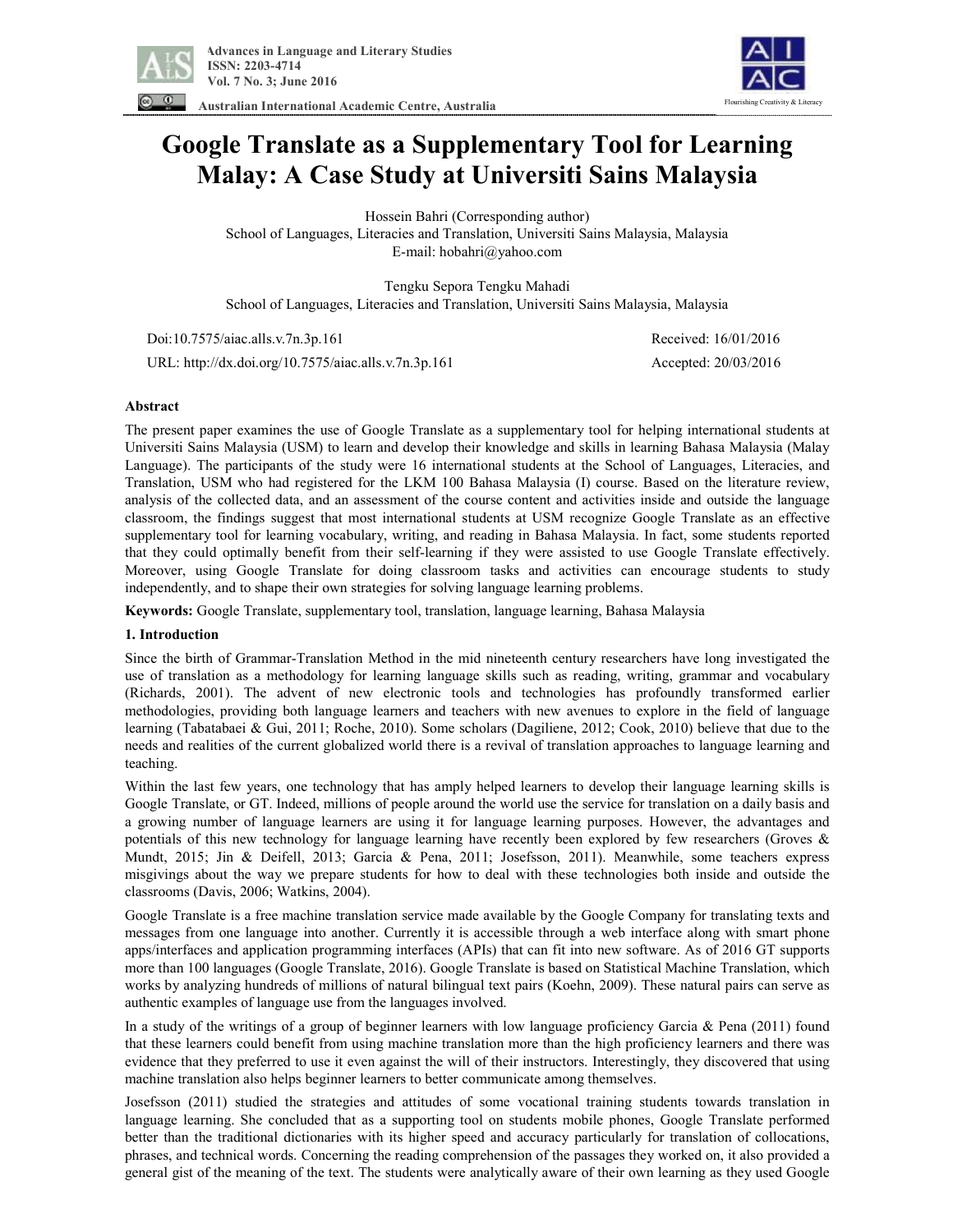Translate leading to the production of more coherent texts by the learners. Nevertheless, she found that Google Translate proved less useful for providing grammatical solutions.

Another research by Jin & Deifell (2013) showed that as an online dictionary, Google Translate was the second most widely used online tool by language learners because of its convenience. Still, they concluded that learners generally used Google Translate as a supplementary tool to online dictionaries due to its lack of grammatical explanation. The findings of their study confirms that learners believe the use of online tools such as Google Translate accelerates their reading and writing skills in the foreign language while reducing their learning anxiety. However, the researchers treat the new findings with caution as online dictionaries fail to provide the students with clear explanations and generally ignore the contexts.

Most recently Groves & Mundt (2015) stressed the implications of using machine translation technologies like Google Translate for doing tasks and assignments in second language learning. In a study of a sample of students of English for academic writing, they asked the participants to write an essay in their own native language and then these essays were translated using Google Translate, which showed that the machine translation version, while having errors and weaknesses, was comprehensible and close to the minimum level demanded by most institutions for university admission. In fact, the authors of the study believe that Google Translate can have a great influence on the teaching of Languages for Academic Purposes for both the students and their teachers; hence instructors in the field of language teaching need to work with, not against, these technologies.

The current study aims to investigate the use of Google Translate as a supplementary tool in helping international students at Universiti Sains Malaysia (USM) to learn and develop their knowledge and skills in learning Bahasa Malaysia and also to explore the advantages and/or disadvantages of Google Translate application through an analysis of their subjective comments regarding its use in the LKM 100 Bahasa Malaysia (I) course. Therefore the following research questions are addressed:

- 1. What are the selected learners' attitudes towards using Google Translate as a supplementary tool in language learning?
- 2. Is there any significant relationship between selected learners' overall scores in the Google Translate attitude questionnaire and their midterm examination scores?
- 3. How do selected learners perceive the benefits and/or problems of using Google Translate as a supplementary tool in language learning?

# **2. Method**

The current research is a case study that investigates the use of Google Translate as a supplementary tool in helping international students at Universiti Sains Malaysia (USM) to learn and develop their language learning capabilities in Bahasa Malaysia. The university requires that all international students whose native languages are other than Malay take and pass the LKM 100 Bahasa Malaysia (I) course with a minimum grade of C before their graduation.

# *2.1 The LKM 100 Bahasa Malaysia (I) Course Syllabus*

As stated in "*A Guide to Language Courses*" published by the School of Languages, Literacies and translation, the LKM 100 Bahasa Malaysia (I) Course Syllabus (2014):

...is a beginner level Malay course, in which the students are taught pronunciation according to the Malay Language Sound System. They are also introduced to basic grammar and trained to write simple sentences. A list of about 500 words is introduced. These include nouns, verbs, adjectives and function words. This course enables students to use basic language structures for daily conversations in a variety of situations. Students are also exposed to the Malay culture (p. 27). …The evaluation of a course is based on continuous assessment in the form of coursework and the final examination. Coursework evaluation includes classroom and out-of-class assignments, midterm examination, essays, oral presentations and participation in tutorials (ibid: p. 10).

The following table shows a summary of the course information and examination duration. Students are required to attend classes two days a week for a total of four hours and their assessment is based on a 50 % coursework and 50 % final examination.

| Course         | No. of | No. of contact Coursework & Examination |                      |                        | Examination |
|----------------|--------|-----------------------------------------|----------------------|------------------------|-------------|
|                | Units  | hours per week                          | Contribution $(\% )$ |                        | Duration    |
|                |        |                                         |                      | Coursework Examination | (hour)      |
| LKM 100 Bahasa |        | 4                                       | 50 %                 | 50 %                   |             |
| Malaysia (I)   |        |                                         |                      |                        |             |

# Table 1. Course information and examination duration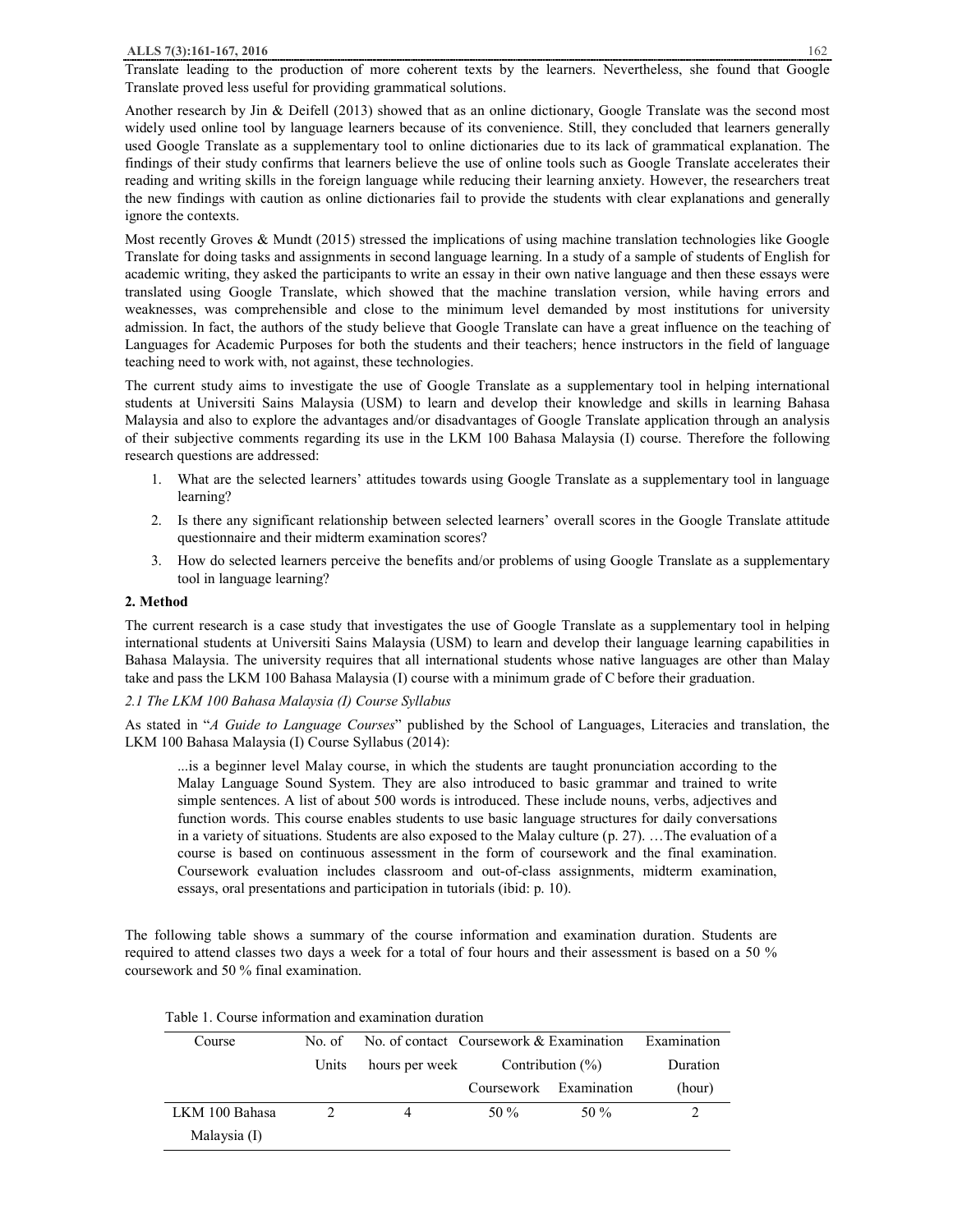# **ALLS 7(3):161-167, 2016** 163

# *2.2 The LKM 100 Bahasa Malaysia (I) Course Classroom Procedures*

The medium of instruction in the LKM 100 Bahasa Malaysia (I) course is English used by native Malay teachers whose own second language is English. All international students are generally required to have an IELTS band score of at least 6 or its equivalents in other internationally-recognized tests depending on their field of study. Therefore, it is supposed that all registered students are at an acceptable level of English language proficiency.

The teacher often uses the course book, pictures, handouts in addition to the whiteboard handwritings and sometimes PowerPoint files to present the content. The Internet is available through Wi-Fi connections in the classrooms and nearly all students have smart phones or laptops. In the introductory sessions the teacher will teach the Malay phonetic system using examples of those sounds in English words. Wherever the sounds are different s/he usually acts out the sounds just as the Malay people do. The course book units normally start with a set of vocabulary and phrases followed by a situational dialogue for memorization. The English translation of the dialogue is provided underneath. After each text the English translations of new words and expressions are provided. The topic of units include greetings, congratulations; talking about numbers, time and money; calendar, time prepositions; objects and their classifiers; types of adjectives; family and relationships; jobs; place prepositions; daily activities; and the country (Malaysia). This indicates that the book is based on a mixed or multi-strand (Ur, 1996) syllabus in which topics, functions, notions, grammar, and vocabulary are presented.

The students usually start with the written form of Malay by reading the sentences written by the teacher on the board or from their textbooks. As the students proceed with learning more basic lexical items and function words the units will include some basic aspects of Malay grammar, which is generally considered to be easy and straightforward by most students. The sentence is the basic unit of language instruction but it is often contextualized. Since the learners are all adults, grammar is generally taught deductively. Later, the students will do various types of classroom exercises called "Latihan". They are asked to collaborate in doing them in the classroom and more exercises will be done out-of-class.

In-class activities include reading texts one by one and doing exercises in collaboration with others. At this point students can use Google Translate to understand the meaning of words and then answer individually. The students positively influence the learning of others by helping each other to solve the problems. The teacher also encourages students to volunteer for doing the exercises and checks their assignments. Pronunciation errors are tolerated but lexical and grammatical errors are corrected by the teacher or peers. In the final sessions the students are asked to make an oral presentation of the topics covered during the course, though reading and writing are the main focus of attention.

The students are encouraged to study the next unit on their own before coming to the class so that they can readily participate in classroom activities. This needs much preparation and self study on the part of the students. English translations of many words are provided throughout the book usually the first time they appear in a text but they are not listed at the end of the book. As most students do not have Malay-English dictionaries, if they miss a point in class or fail to memorize the meaning of a word, they have to use Google Translate to quickly find the meaning of that word or understand the sentence. This way Google Translate has a great facilitating role in students' improvement.

#### *2.3 Participants and Instrument*

The participants of the study were a group of 17 international students from various fields and backgrounds who had registered for the LKM 100 Bahasa Malaysia (I) course at the School of Languages, Literacies, and Translation, USM. The instrument used was a questionnaire (See, Appendix A) developed by the researchers and the subjects were asked to fill out the 15-item instrument, of which 12 items were on a Likert scale and 3 items were subjective questions, concerning their experience of using Google Translate as a supplementary tool for learning Malay. Out of these, 16 questionnaires were returned completely giving a return rate of 94.1% for the participants.

The collected data were analyzed using PASW Statistics software (SPSS) version 18 for descriptive statistics. The average Cronbach's Alpha coefficient of reliability for the Likert scale of the questionnaire was 0.678, hence quite acceptable reliability of the instrument. Factor analysis for the construct validity of the questionnaire could not be run due to the low number of participants of the case study. This, however, was not the aim of our research. The subjective items also yielded important results regarding the kinds of classroom tasks and activities that the students can potentially benefit from when using Google Translate as an additional tool for learning Malay.

## **3. Results**

The results of the survey are depicted in table 2. As the last two columns of the table show the average means for the listening and speaking items of the questionnaire are 2.28 and 2.78 respectively suggesting that most participants of the study disagreed with using Google Translate for learning listening and speaking skills.

However, the average means for the reading and writing items of the survey are 4.40 and 4.96 respectively suggesting that most participants of the study partially agreed with using Google Translate for learning the reading skill and agreed with using it for learning the writing skill.

The participants of the study, nevertheless, slightly disagreed with using Google Translate for learning grammar with an average mean of 3.50, whereas most of them preferred to use it for the learning of vocabulary with an average mean of 5.15. Therefore the answer to the first research question is that most of the participants of the study chose to use Google Translate for learning the vocabulary, writing, and reading skills while they opted not to use it for learning listening, speaking and grammar of Bahasa Malaysia.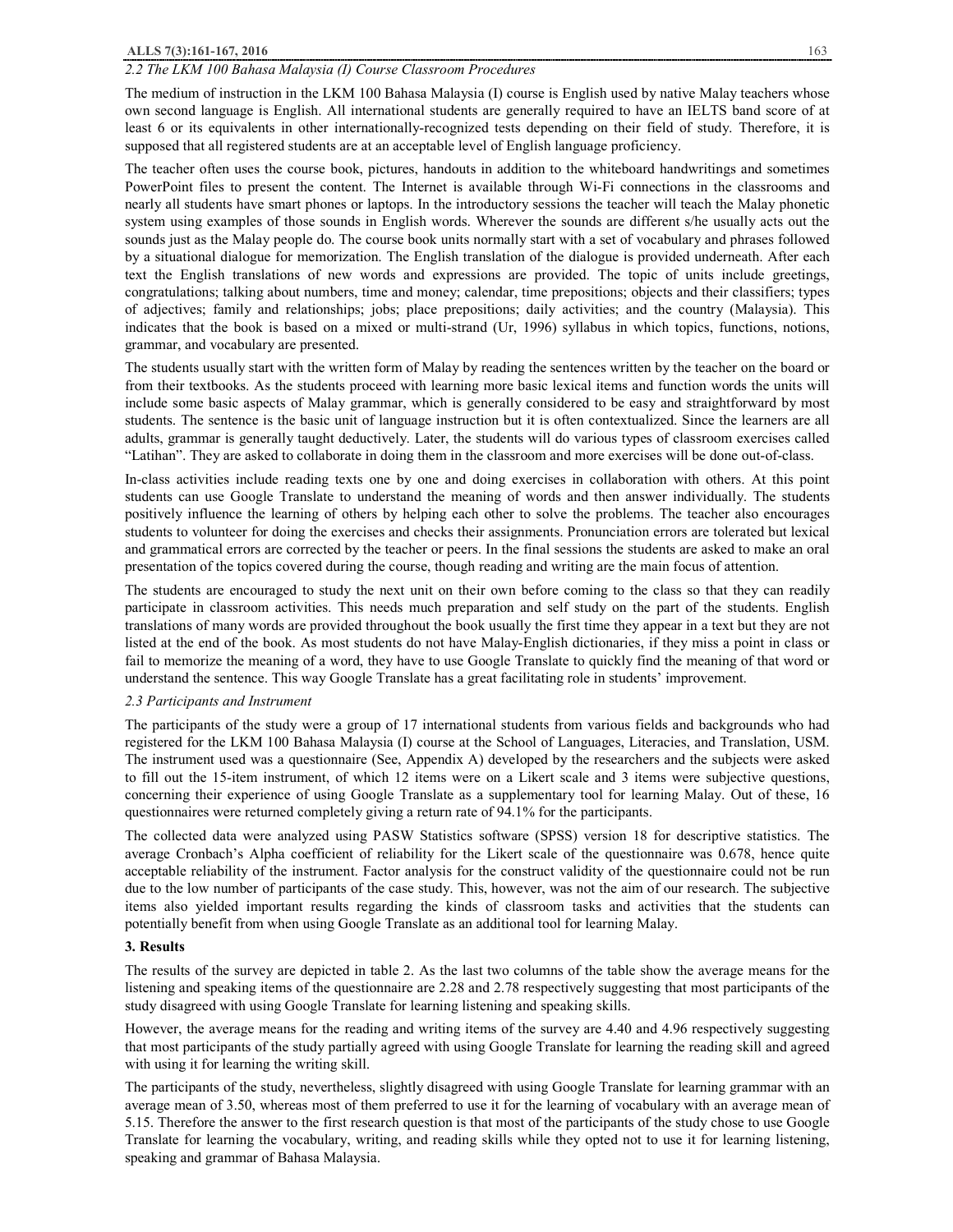| Item           | N  | Minimum | Maximum | Std. Deviation | Mean   | Average Mean        | Google Translate Use     |
|----------------|----|---------|---------|----------------|--------|---------------------|--------------------------|
| L1             | 16 | 1.00    | 4.00    | 1.14746        | 2.3750 | Listening           | Disagree                 |
| L2             | 16 | 1.00    | 3.00    | .75000         | 2.1875 | $L1+L2 = 2.28125$   |                          |
| S <sub>3</sub> | 16 | 2.00    | 4.00    | .65511         | 2.8125 | Speaking            | Disagree                 |
| S4             | 16 | 2.00    | 4.00    | .57735         | 2.7500 | $S3+S4 = 2.78125$   |                          |
| R <sub>5</sub> | 16 | 3.00    | 6.00    | .79320         | 4.3125 | Reading             | Partially Agree          |
| R6             | 16 | 3.00    | 6.00    | .96609         | 4.5000 | $R5+R6 = 4.40625$   |                          |
| W7             | 16 | 3.00    | 6.00    | .99791         | 4.9375 | Writing             | Agree                    |
| W8             | 16 | 3.00    | 6.00    | .96609         | 5.0000 | $W7+W8 = 4.96875$   |                          |
| G9             | 16 | 1.00    | 5.00    | 1.14746        | 3.3750 | Grammar             | <b>Slightly Disagree</b> |
| G10            | 16 | 1.00    | 5.00    | 1.08781        | 3.6250 | $G9+G10 = 3.50000$  |                          |
| V11            | 16 | 3.00    | 6.00    | .95743         | 5.1250 | Vocabulary          | Agree                    |
| V12            | 16 | 3.00    | 6.00    | .83417         | 5.1875 | $V11+V12 = 5.15625$ |                          |

In order to investigate the second research question Pearson Correlation was run between selected learners' overall scores in the Google Translate attitude questionnaire and their midterm examination scores and the results are shown in the following table. It should be mentioned that the researchers did not have access to the learners' final examination scores and hence the midterm examination scores were used.

Table 3. Pearson correlation between the variables

|               |                     |          | Overall Mean Midterm Score |
|---------------|---------------------|----------|----------------------------|
| Overall Mean  | Pearson Correlation |          | $.875**$                   |
|               | $Sig. (2-tailed)$   |          | 000                        |
|               | N                   | 16       | 16                         |
| Midterm Score | Pearson Correlation | $.875**$ |                            |
|               | $Sig. (2-tailed)$   | 000      |                            |
|               |                     | 16       | 16                         |

\*\*. Correlation is significant at the 0.01 level (2-tailed).

Table 3 above depicts that there was a strong positive correlation ( $r = 0.875$ ,  $p < 0.01$ ) between the two variables. Consequently, we can state that there was a significant relationship between selected learners' overall scores in the Google Translate attitude questionnaire and their midterm examination scores, which means that those learners who achieved higher scores in the LKM 100 Bahasa Malaysia (I) midterm examination had a more positive attitude towards using Google Translate as a supplementary tool for language learning.

The third research question deals with how the selected learners perceive the benefits and/or problems of using Google Translate as a supplementary tool in language learning. Qualitative data from the subjective items 13, 14, and 15 of the questionnaire were analyzed. Then the main points and opinions with higher frequencies of occurrence in students' written comments were summarized as the following:

# *3.1 What Are the Benefits of Using Google Translate (GT) As a Supplementary Tool for Learning Malay?*

Many learners have expressed their beliefs regarding the positive experiences they had when using Google Translate. These examples are taken from their answers to the above question:

"- After using GT I am more encouraged to learn Malay;

- GT facilitated my Malay learning to a large degree;
- I feel more prepared and less threatened in class when answering questions;
- GT makes me more active to participate in my classroom;
- Learning is easier and more fun this way;
- It is good for my self-learning even after the class ends;
- I used GT to write my semester essays and it helped me a great deal;
- Using GT, I feel relaxed because I don't worry to ask the meaning of all words in class;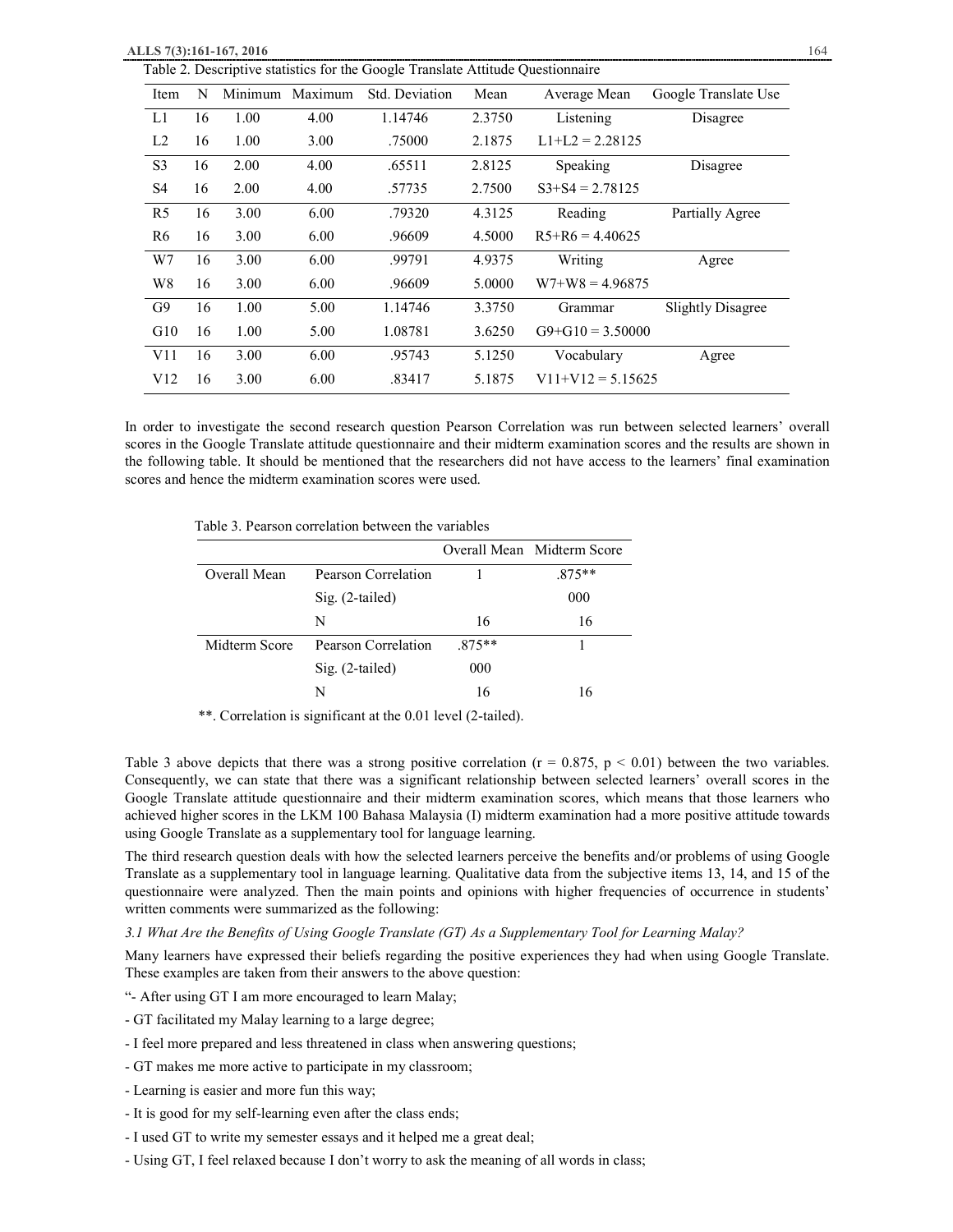- GT is quite accessible everywhere so I feel the teacher is always next to me;
- GT really solved most of my problems with vocabulary, and writing;

- I used GT for my classroom presentation and it was great, etc!"

*3.2 What Are the Problems of Using Google Translate (GT) as a Supplementary Tool for Learning Malay?* 

Some students faced problems when using Google Translate as a supplementary tool for learning Malay. The most important points they made in answer to the above question are the following:

"- I think GT is good for translating words or writing essays but it is not good for practicing speaking;

- I guess somebody should first teach me how to use GT for language learning;

- To use GT I need to have access to the Internet outside the university, which is sometimes difficult;

- GT provides English pronunciations of words and sentences but unfortunately it does not provide those of Malay;
- This kind of learning cannot do the job of the teacher;

- I found no grammatical explanations in GT;

- GT translations are not always reliable, etc."

*3.3. Overall Attitudes towards Using Google Translate (GT) as a Supplementary Tool for Learning Malay* 

Generally most participants of the study had a positive attitude towards using Google Translate as a supplementary tool for learning Malay. These are summarized as the following:

"- I strongly believe that GT is the best tool for learning a new language;

- If someone teaches me about the potentials of this technology I can use it more effectively;

- I would like to suggest GT as a new medium of learning to all of my friends;

- I think GT and other online technologies must be used for language learning;

- I already used GT for translation now I found it great for language learning, etc."

However, some students have expressed doubts regarding the role of the technology, such as: "I think these new tools can never replace classroom teachers!"

## **4. Discussion & Conclusion**

In light of what Dagiliene (2012) and Cook (2010) have mentioned about the revival of translation approaches as a result of the needs of the modern world, this study can further support that translation technologies can benefit Malay language learner. It also backs up some earlier research (Groves & Mundt, 2015; Garcia & Pena, 2011), which state that Google Translate can be helpful for introductory courses in which beginners strive to learn the basics of a new language especially for written skills. However, this study corroborates the findings of Josefsson (2011) that Google Translate may not be a useful tool for the learning of grammar.

Considering the above-stated findings there is strong evidence that Google Translate can be used as a supplementary tool for learning Malay for several reasons. First, most of the selected language learners in the study found great benefits in using Google Translate as a supplementary tool for learning the Bahasa Malaysia (I) course. Second, the findings are based on actual experiences of students as active Google Translate users. Third, the resultant positive aspects of using GT are based on the basic assumptions and principles of constructivism (Gilakjani, et al. 2013; Juniu, 2006; Kim, 2005), which emphasize students construct their own way of understanding and knowledge of the world, reflect on their own approaches to solving problems, and fostering the ability for lifelong learning. However, in order to eliminate the problems mentioned by the participants of the study further research is required to provide a tangible and practical framework within which the mechanism and methodology for integrating new language learning technologies, including Google Translate, can be implemented into the course curriculum. Moreover, as students mentioned in the subjective item 14, some learners may need instructions and assistance by the teachers regarding how to optimally benefit from these new language learning technologies.

In conclusion, this study suggests that using Google Translate as a supplementary tool for learning Malay is a strategy in which the actual learning experience can be improved for the learners. They can become more engaged and more aware of their own learning and take more responsibility for it. This has also benefits for the teachers, e.g. saving more time and energy. However, we should consider GT's limitations. First, using Google Translate should only be regarded as a learning strategy by language learners and not a replacement for the teacher. Second, there are limitations on the use of GT, as other types of technology, with regard to students' e-learning readiness, availability of Internet access, and both hardware and software applications. Finally, we should consider that although Google Translate is not preferred for learning the oral skills of Malay due to its current limitations, this technology is constantly developing its features so as to provide the learners with an opportunity for learning more skills and components of Malay language in the near future.

# **Acknowledgements**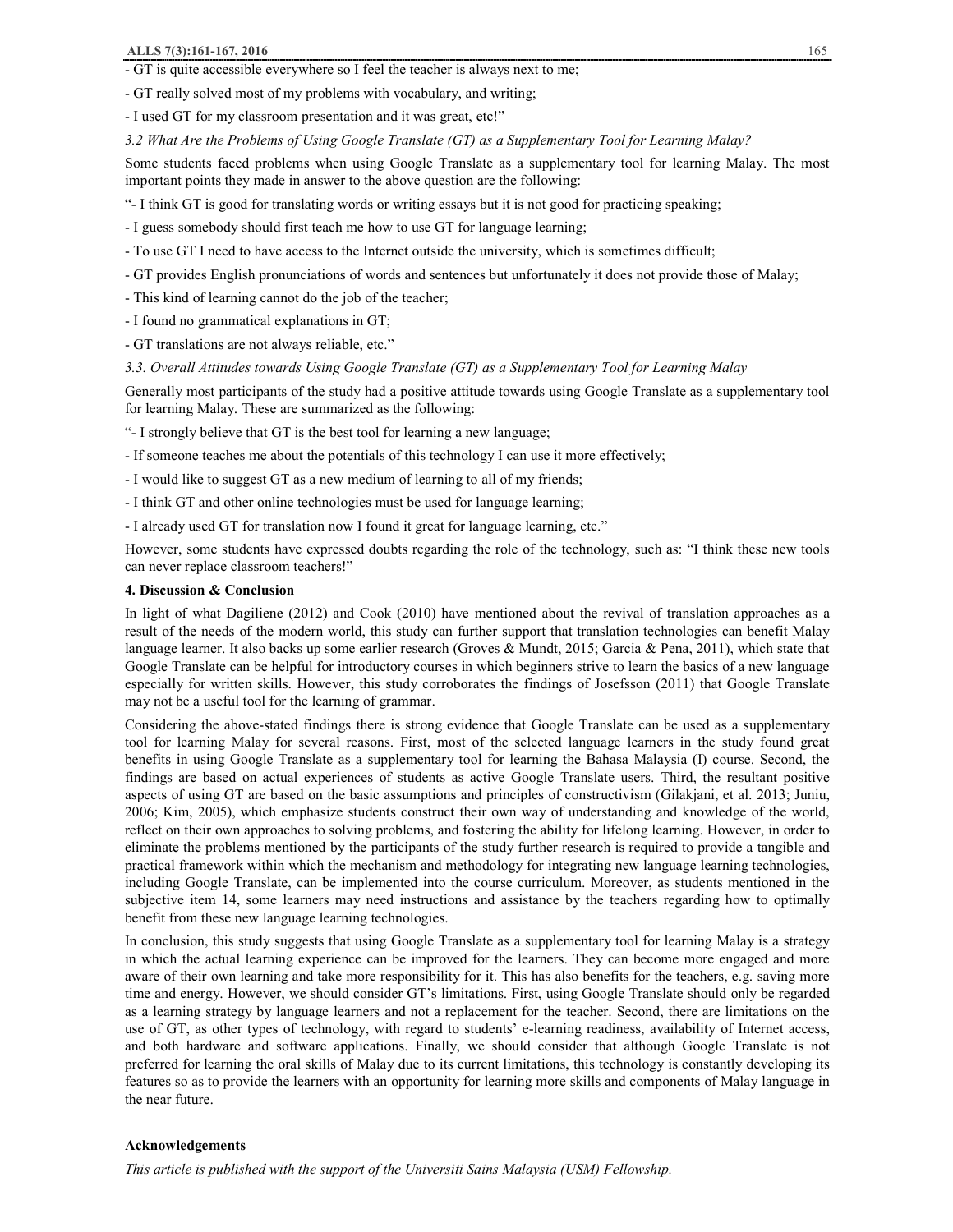# **ALLS 7(3):161-167, 2016** 166

## **References**

Cook, G. (2010). *Translation in Language Teaching: An Argument for Reassessment*. Oxford: Oxford University Press.

Dagilienė, I. (2012). Translation as a Learning Method in English Language Teaching. *Studies about Languages*, 21, 124-129. Retrieved from http://dx.doi.org/10.5755/j01.sal.0.21.1469.

Davis, R. (2006). Utopia or Chaos? The Impact of Technology on Language Teaching. *The Internet TESL Journal*, 12, (11). Retrieved from http://iteslj.org/Articles/DavisImpactOfTechnology.html.

Garcia, I., & Pena, M. I. (2011). Machine translation-assisted language learning: writing for beginners. *Computer Assisted Language Learning*, 24(5), 471-487. Retrieved from http://dx.doi.org/10.1080/09588221.2011.582687.

Gilakjani, A. P., Leong, L. M., & Ismail, H. N. (2013). Teachers' Use of Technology and Constructivism. *International Journal of Modern Education and Computer Science,* 2013(4), 49-63.

Google Translate. (2016, February 20). Retrieved from https://translate.google.com/about/intl/en\_ALL/languages.html.

Groves, M., & Mundt, K. (2015). Friend or foe? Google Translate in language for academic purposes. *English for Specific Purposes*, 37, (2015) 112-121.

Jin, L., & Deifell, E. (2013). Foreign Language Learners' Use and Perception of Online Dictionaries: A Survey Study. *MERLOT Journal of Online Learning and Teaching*, 9(4), 515-533.

Josefsson, E. (2011). *Contemporary Approaches to Translation in the Classroom: A Study of Students' Attitudes and Strategies*. Retrieved from http://du.diva-portal.org/smash/get/diva2:519125/FULLTEXT01.pdf.

Juniu, S. (2006). Use of Technology for Constructivist Learning in a Performance Assessment Class. *Measurement in Physical Education and Exercise Science*, *10*(1), 67-78.

Kim, J. S. (2005). The Effects of a Constructivist Teaching Approach on Student Academic Achievement, Self-Concept, and Learning Strategies. *Asia Pacific Education Review*, 6(1), 7-19.

Koehn, P. (2009). *Statistical Machine Translation*. Cambridge: Cambridge University Press.

LKM 100 Course Syllabus (2014). *A Guide to Language Courses*, School of Languages, Literacies and translation, academic session 2014/2015. Retrieved from https://www.usm.my/images/pdf\_ijazah/biguidebook.pdf.

Richards, J. C., & Rodgers, T. S. (2001). *Approaches and methods in language teaching*. Cambridge: Cambridge University Press.

Roche, J. (2010). Mutual Impact - On the Relationship of Technology and Language Learning and Teaching. In C. Ward (Ed.) *The Impact of Technology on Language Learning and Teaching: What, How and Why* (pp. 44-62). Retrieved from https://epub.ub.uni-muenchen.de/14202/1/14202.pdf.

Tabatabaei, M., & Gui, Y. (2011). The impact of technology on teaching and learning languages. In A. Méndez-Vilas (Ed.) *Education in a technological world: communicating current and emerging research and technological efforts* (pp. 513-517). Retrieved from http://www.formatex.info/ict/book/isbn-contents.pdf.

Ur, P. (1996). *A Course in English Language Teaching: Practice and Theory*. Cambridge: Cambridge University Press.

Watkins, R., Leigh, D., & Triner, D. (2004). Assessing Readiness for E-Learning. *Performance Improvement Quarterly*, 17(4), 66-79.

## **Appendix A. Google Translate Attitude Questionnaire**

| <b>Sub-Scales</b>                                 | <b>Instructions:</b> Please tick or circle around " <i>only one</i> " choice (number)<br>among the alternatives, in which " $1 =$ Strongly Disagree", " $2 =$<br>Disagree", "3 = Slightly Disagree", "4 = Partially Agree" "5 = Agree",<br>and " $6$ = Strongly Agree". There are no "right" or "wrong" answers. We<br>highly appreciate your "honest" choices for items 1 to 12 and your<br>"honest" answers to questions 13 to 15. Thank You! | <b>Strongly Disagree</b> | Disagree | Disagree<br>Slightly | gree<br>Partially | gree | gree<br>Strongly |
|---------------------------------------------------|-------------------------------------------------------------------------------------------------------------------------------------------------------------------------------------------------------------------------------------------------------------------------------------------------------------------------------------------------------------------------------------------------------------------------------------------------|--------------------------|----------|----------------------|-------------------|------|------------------|
| Google<br><b>Translate</b><br>Use for<br>Learning | 1. Google Translate can be used as a supplementary tool for practicing<br>listening.                                                                                                                                                                                                                                                                                                                                                            |                          | 2        | 3                    | 4                 | 5    | 6                |
| Listening                                         | 2. I use Google Translate to listen and understand Malay words and<br>sentences.                                                                                                                                                                                                                                                                                                                                                                |                          | 2        | 3                    | 4                 | 5    | 6                |
| Google<br><b>Translate</b><br>Use for<br>Learning | 3. Google Translate can be used as a supplementary tool for practicing<br>speaking.                                                                                                                                                                                                                                                                                                                                                             | -                        | 2        | 3                    | 4                 | 5    | 6                |
| <b>Speaking</b>                                   | 4. I use Google Translate to pronounce Malay words and sentences.                                                                                                                                                                                                                                                                                                                                                                               |                          | 2        | 3                    | 4                 | 5    | 6                |